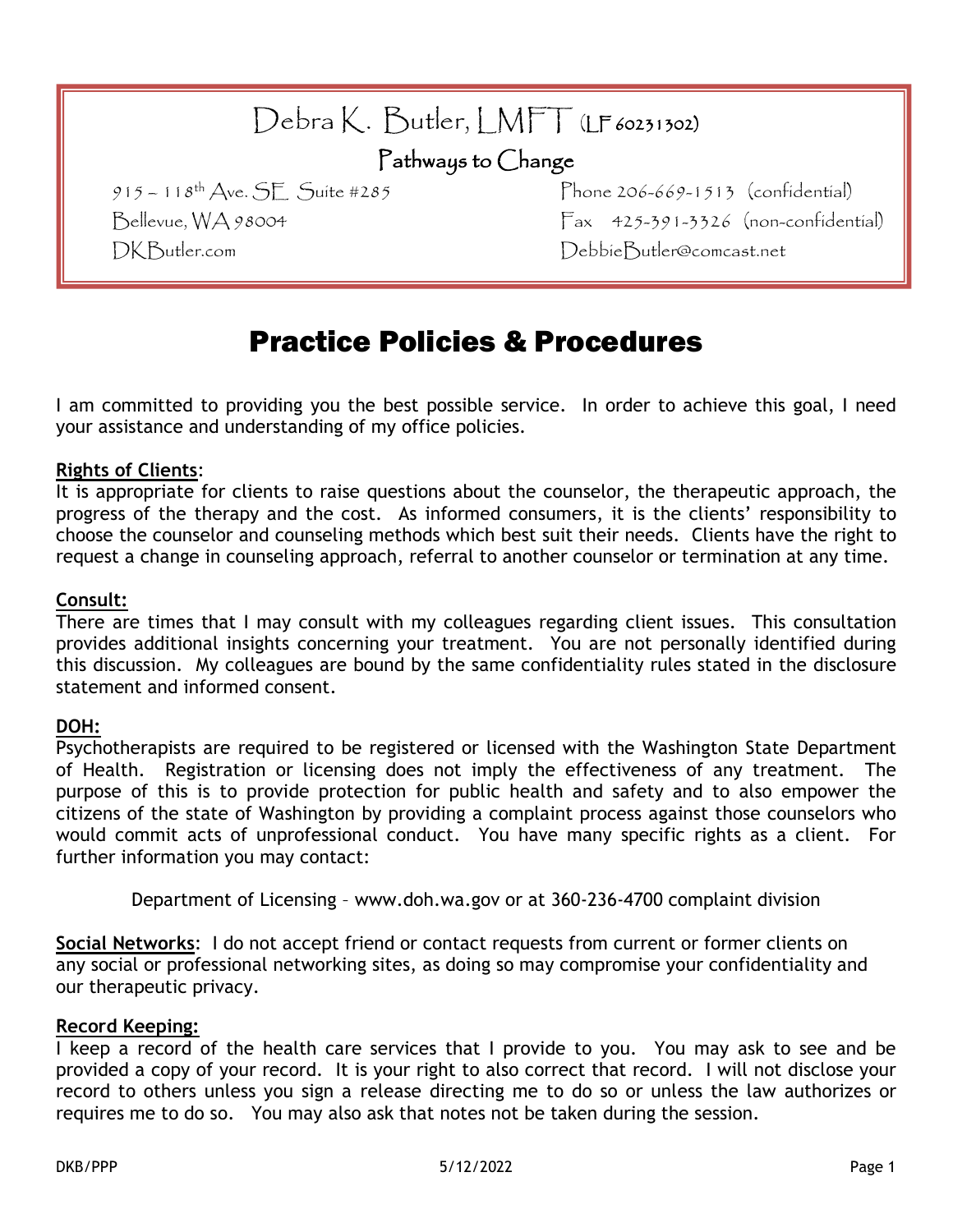# **Office Policy – Fee Structure:**

My session fee is \$140.00 for a 50-minute session. Longer sessions can be scheduled if needed with appropriate related fees. The fee for a session represents payment for my time, regardless of the number of people in the session (individual/couple, or family). Fees will be reviewed periodically and may be adjusted from time to time. You will be provided with at least a one month notice in writing of any fee changes.

### **Payments and Insurance Coverage:**

Payment for services is due at the time services are rendered. I accept cash, checks or credit cards. By Washington State law, I cannot accept medical coupons or barter. Your fees may be tax deductible. I can provide you with a full accounting at the end the calendar year to assist you and your accountant.

I do not bill insurance companies but will provide you with a billing statement. Please inquire with your insurance company prior to your appointment whether they cover Licensed Marriage & Family Therapist Associates. Also, you may wish to inquire with your insurance if they cover "out of network providers," and if so what the coverage is. Many insurance companies do not volunteer this information unless specifically asked. Others may require that you obtain a referral from your medical doctor.

# **Missed Appointments/Improper Cancellations/Collections:**

Your appointed session has been set aside for you. If you miss a session without canceling by phone (not e-mail), or if you cancel by phone with less than 24-hour notice, you will still be billed in full for that session. Insurance companies do not pay for sessions in which a person was not actually seen. Let's work together to avoid this taking place. If you are late for a session, you will be seen for the time remaining in your session and be charged for the full session.

Re-scheduling must be done by telephone in order to assure timeliness and to maintain compliance with the 24-hour appointment cancellation policy per the therapy contract. This policy is designed to provide optimal service while protecting your confidentiality.

Any fee for services not paid within 90 days of the date of service will be turned over to a collection agency. The client is responsible for any fees related to the collection process.

#### **Telephone Consultations:**

There will be a charge for telephone consultations, originated by the client, which last longer than 10 minutes. The charge will accrue at the onset of the call and will be pro-rated based on the length of the call. During **Regular Business Hours:** (9:00 AM to 6:00 PM, Monday through Thursday), the fee is the agreed upon hourly rate. Consultations outside of these hours will be considered **Emergency Hours** and will be charged at \$280.00 per hour. I will return any messages you leave on my voice mail on my next business day in the office.

I am the only person with access to my voice mailbox. In the event that I am in session with a client or otherwise unavailable, I will return your call as soon as possible. I may not be able to return your call until late in the day or early the next day. Please be sure to leave me both a daytime and nighttime phone number where you can be reached and a convenient time to call you. Please advise me if it is not acceptable for me to call you either at home or work.